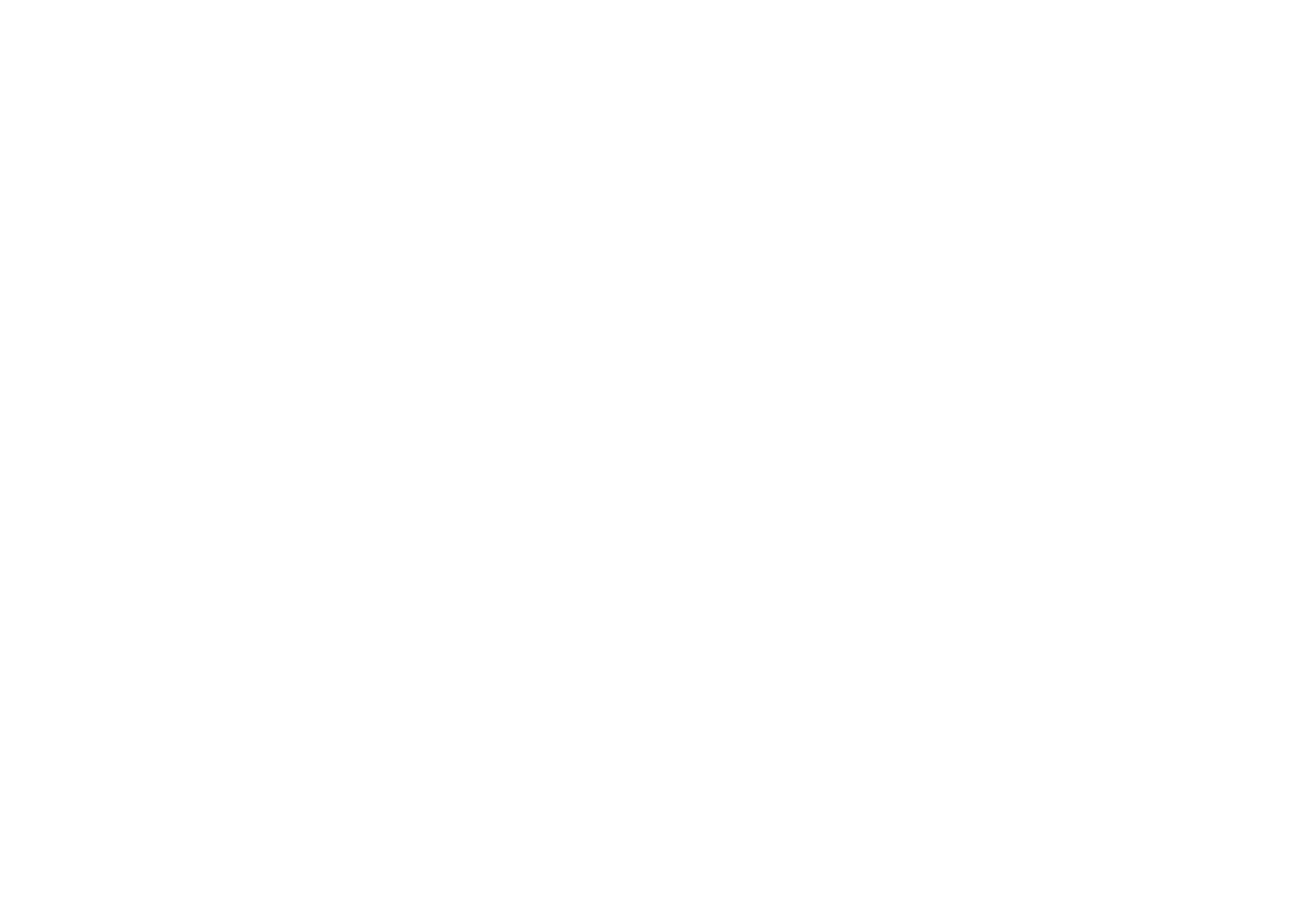#### **Table 12.1 2008 - 2004Bed Utilization 2004 - 2008**

<span id="page-2-0"></span>

| <b>Description</b>      | 2008   | 2007   | 2006   | 2005   | 2004   |
|-------------------------|--------|--------|--------|--------|--------|
| Total admissions        | 2,620  | 2,528  | 2,150  | 2,293  | 1,841  |
| Total discharges        | 2,642  | 2,509  | 2,139  | 2,289  | 1,824  |
| Number of beds          | 40     | 40     | 40     | 40     | 40     |
| Bed days available      | 14,640 | 14,600 | 14,600 | 14,600 | 14,640 |
| Patient days-overnight  | 4,808  | 5,357  | 4,346  | 4,622  | 4,606  |
| Patients days < 1 day   | 469    | 479    | 421    | 547    | 281    |
| Total patients days     | 5,277  | 5,836  | 4,767  | 5,169  | 4,887  |
| Bed occupancy rate      | 36.0   | 40.0   | 32.7   | 35.4   | 33.4   |
| Turnover rate           | 66.1   | 62.7   | 53.5   | 57.2   | 45.6   |
| Turnover interval       | 3.5    | 3.5    | 4.6    | 4.1    | 5.3    |
| Average daily admission | 7.2    | 6.9    | 5.9    | 6.3    | 5.0    |
| Average daily discharge | 7.2    | 6.9    | 5.9    | 6.3    | 5.0    |
| Average length of stay  | 2.0    | 2.3    | 2.2    | 2.3    | 2.7    |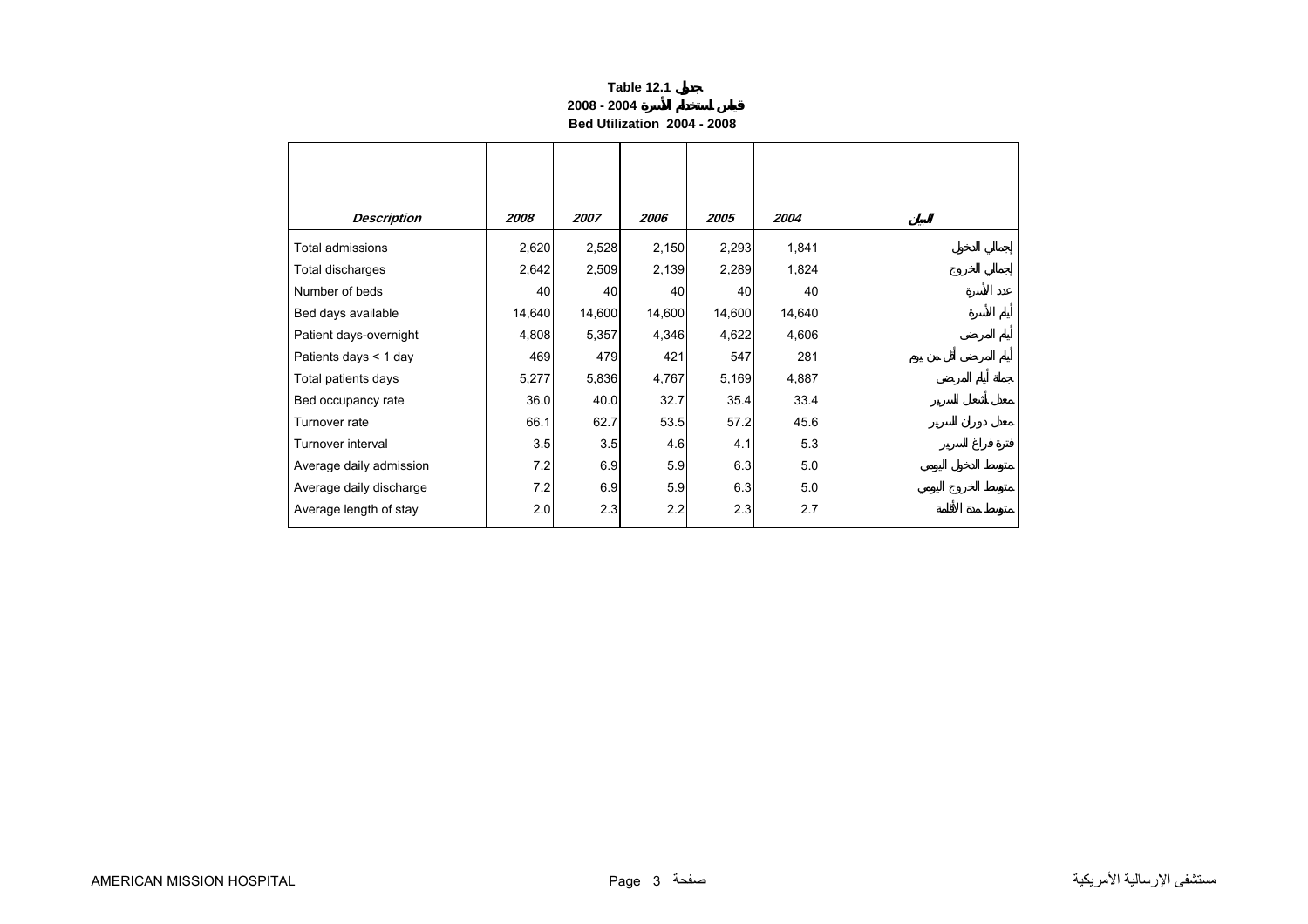#### **Table 12.2 2008 - 2004 Beds Distribution 2004 - 2008**

<span id="page-3-0"></span>

| <b>Service</b>                   | 2008            | 2007      | 2006      | 2005      | 2004      |  |
|----------------------------------|-----------------|-----------|-----------|-----------|-----------|--|
| Private Ward (VIP)               | 3               | 3         | 3         | 3         | 3         |  |
| Medical / Surgical               | 23              | 21        | 21        | 21        | 21        |  |
| Obstetrics / Gynecology          | 14              | 16        | 16        | 16        | 16        |  |
| <b>Total</b>                     | 40              | 40        | 40        | 40        | 40        |  |
| Special Care Baby Unit / Nursery | 10 <sub>1</sub> | <b>NA</b> | <b>NA</b> | <b>NA</b> | <b>NA</b> |  |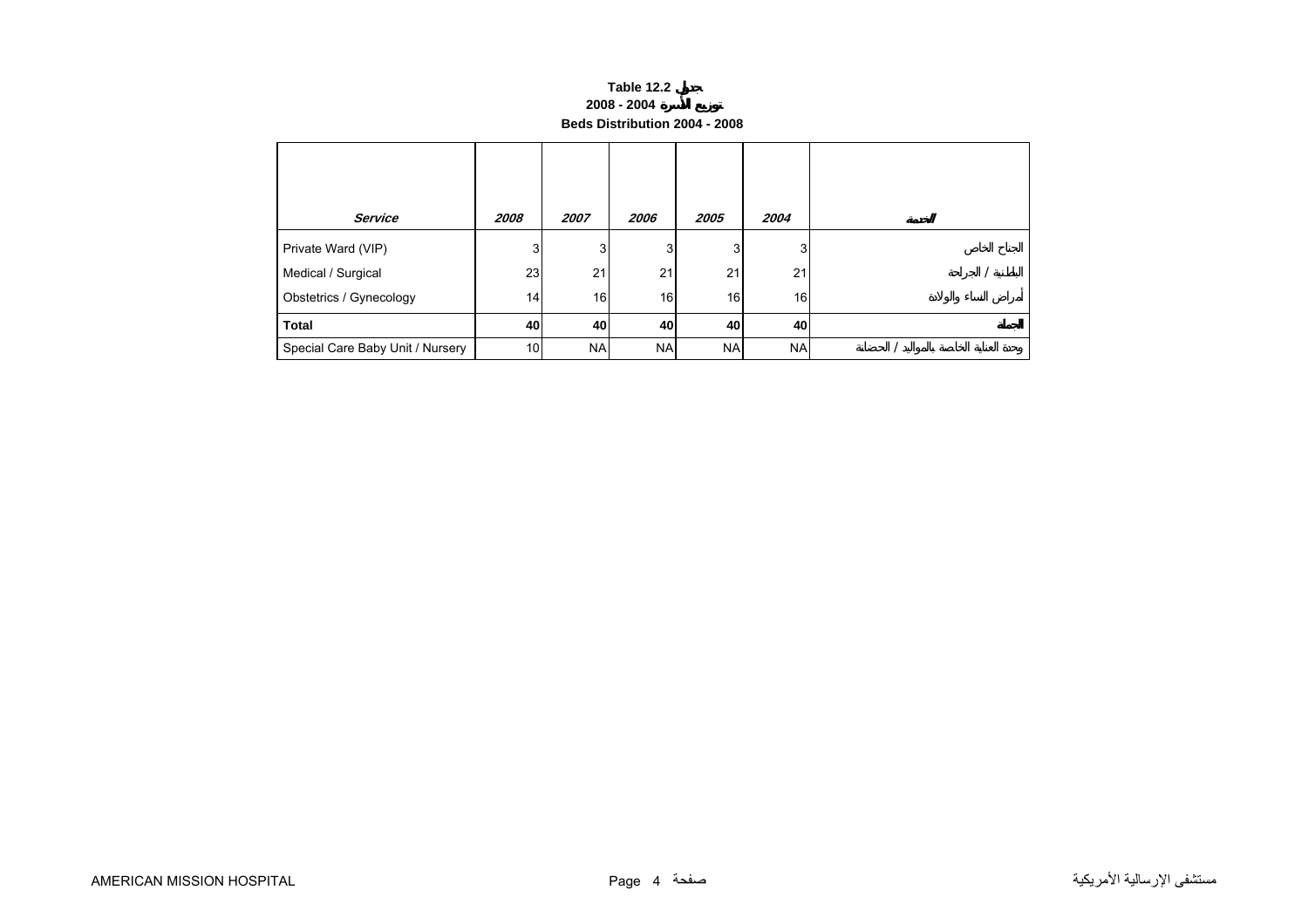|                                                | <b>Table 12.3</b> |  |
|------------------------------------------------|-------------------|--|
| 2008                                           |                   |  |
| Discharges (Alive and Dead) by Department 2008 |                   |  |

<span id="page-4-0"></span>

|                         | <b>Total</b> |                | <b>Dead</b> |     | Alive |       |  |
|-------------------------|--------------|----------------|-------------|-----|-------|-------|--|
|                         |              |                |             |     |       |       |  |
|                         |              |                |             |     |       |       |  |
| <b>Department</b>       | %            | No.            | %           | No. | %     | No.   |  |
| Medical                 | 22.9         | 604            | 100.0       |     | 22.8  | 603   |  |
| Ear, Nose & Throat      | 2.0          | 52             |             |     | 2.0   | 52    |  |
| Obstetrics / Gynecology | 44.1         | 1,164          |             |     | 44.1  | 1,164 |  |
| Surgery                 | 11.7         | 310            |             |     | 11.7  | 310   |  |
| Paediatric              | 19.2         | 507            |             |     | 19.2  | 507   |  |
| Opthalmology            | 0.2          | 5 <sub>1</sub> |             |     | 0.2   | 5     |  |
| <b>Total</b>            | 100.0        | 2,642          | 100.0       |     | 100.0 | 2,641 |  |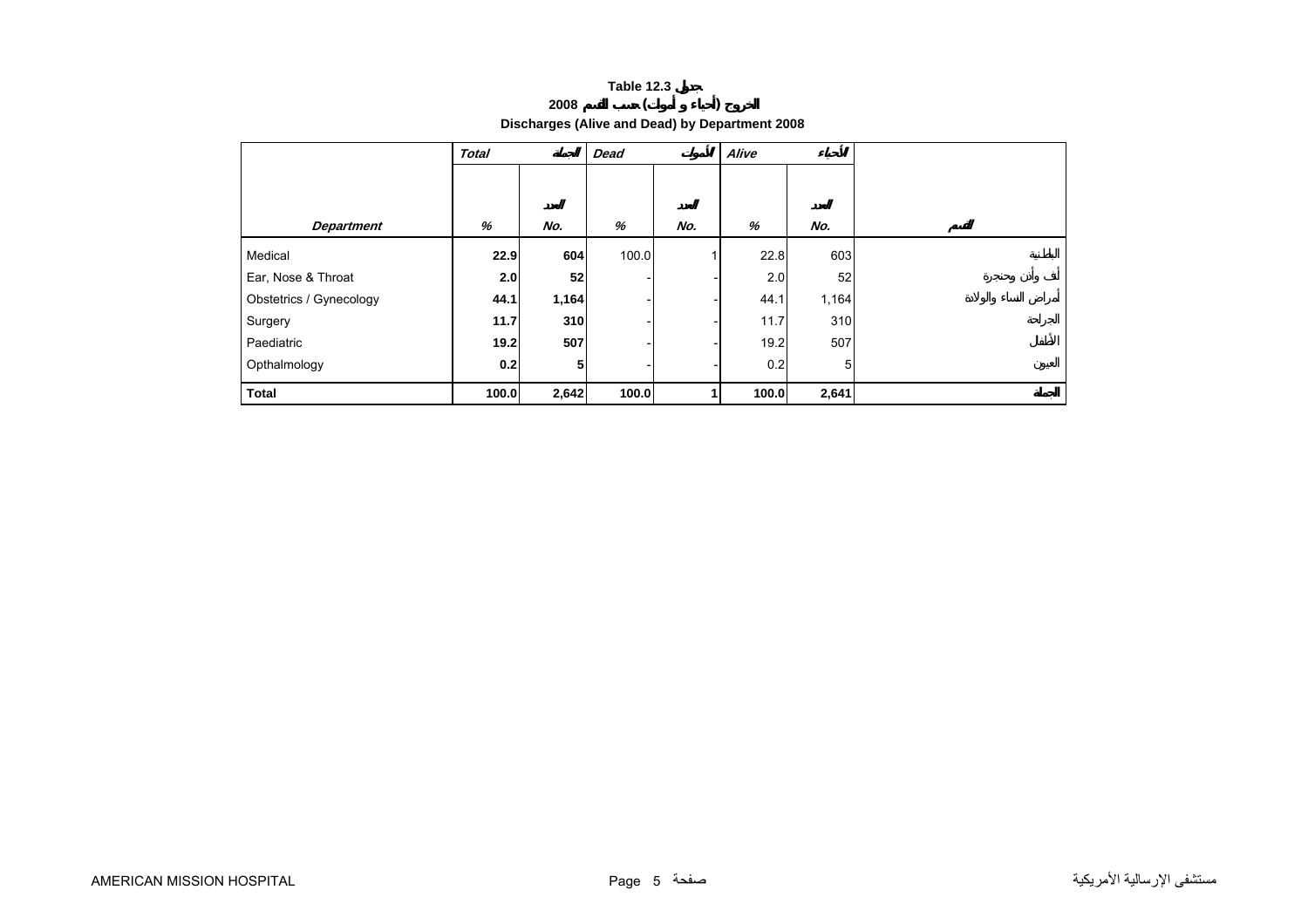**2008**

# **Out-Patient Visits by Department, Nationality and Sex 2008**

<span id="page-5-0"></span>

|                         | <b>Total</b> |         |             | Non-Bahraini |        |        | <b>Bahraini</b> |        |        |
|-------------------------|--------------|---------|-------------|--------------|--------|--------|-----------------|--------|--------|
|                         |              |         |             |              |        |        |                 |        |        |
|                         |              |         |             |              |        |        |                 |        |        |
| Department              | Total        | Female  | <b>Male</b> | <b>Total</b> | Female | Male   | <b>Total</b>    | Female | Male   |
| A & E Clinic            | 15,857       | 8,389   | 7,468       | 10,175       | 5,197  | 4,978  | 5,682           | 3,192  | 2,490  |
| <b>General Practice</b> | 37,114       | 12,462  | 24,652      | 24,261       | 7,301  | 16,960 | 12,853          | 5,161  | 7,692  |
| Dental                  | 20,656       | 10,591  | 10,065      | 12,815       | 6,304  | 6,511  | 7,841           | 4,287  | 3,554  |
| Medical                 | 51,193       | 27,084  | 24,109      | 32,855       | 16,783 | 16,072 | 18,338          | 10,301 | 8,037  |
| Obstetrics & Gynecology | 21,360       | 18,809  | 2,551       | 13,706       | 12,336 | 1,370  | 7,654           | 6,473  | 1,181  |
| Paediatrics             | 25,935       | 13,721  | 12,214      | 16,644       | 8,502  | 8,142  | 9,291           | 5,219  | 4,072  |
| Surgical                | 8,030        | 4,248   | 3,782       | 5,153        | 2,632  | 2,521  | 2,877           | 1,616  | 1,261  |
| Orthopedics             | 10,448       | 5,529   | 4,919       | 6,704        | 3,425  | 3,279  | 3,744           | 2,104  | 1,640  |
| Ear, Nose & Throat      | 9,814        | 5,192   | 4,622       | 6,299        | 3,217  | 3,082  | 3,515           | 1,975  | 1,540  |
| Dermatology             | 6,353        | 3,361   | 2,992       | 4,077        | 2,083  | 1,994  | 2,276           | 1,278  | 998    |
| Ophthalmology           | 2,915        | 1,542   | 1,373       | 1,870        | 955    | 915    | 1,045           | 587    | 458    |
| Total                   | 209,675      | 110,928 | 98,747      | 134,559      | 68,735 | 65,824 | 75,116          | 42,193 | 32,923 |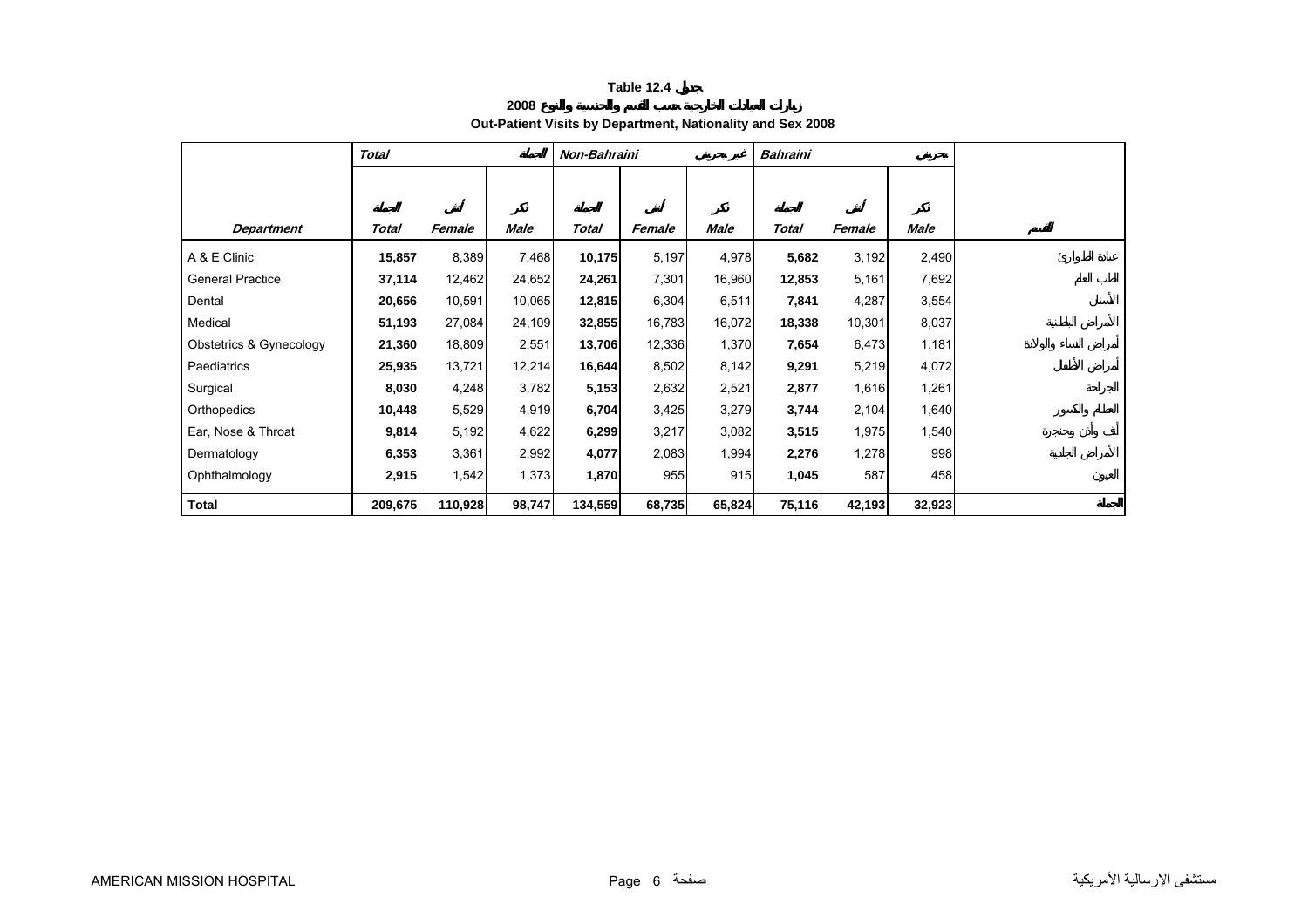### **جدول 12.5 Table القوى العاملة بالمهن الطبية والمساندة حسب الفئة <sup>و</sup> الجنسية <sup>و</sup> النوع <sup>2008</sup> Medical and Allied Health Manpower by Category, Nationality and Sex 2008**

<span id="page-6-0"></span>

|                                                         | <b>Total</b> |        |      |       | <b>Non-Bahraini</b> |      | <b>Bahraini</b> |        |      |  |
|---------------------------------------------------------|--------------|--------|------|-------|---------------------|------|-----------------|--------|------|--|
|                                                         |              |        |      |       |                     |      |                 |        |      |  |
| Category                                                | <b>Total</b> | Female | Male | Total | Female              | Male | Total           | Female | Male |  |
| Physicians                                              | 62           | 36     | 26   | 59    | 34                  | 25   |                 |        |      |  |
| Dentists                                                | 15           | 8      |      | 8     |                     |      |                 |        |      |  |
| Pharmacists & Technicians                               | 15           | 10     | 5    | 15    | 10 <sup>1</sup>     |      |                 |        |      |  |
| Nurses*                                                 | 115          | 110    | 5    | 112   | 107                 |      |                 |        |      |  |
| <b>Practical Nurses</b>                                 |              |        |      |       |                     |      |                 |        |      |  |
| Dental Hygienists & Technicians                         | 3            |        |      |       |                     |      |                 |        |      |  |
| Laboratory Technologists & Technicians                  | 12           |        | 8    | 10    |                     |      |                 |        |      |  |
| Radiographers & Technicians                             | 9            | 8      |      | 8     |                     |      |                 |        |      |  |
| Physiotherapists, Occupational Therapists & Technicians | 3            | 3      |      |       |                     |      |                 |        |      |  |
| Electro Cardiogram technician                           |              |        |      |       |                     |      |                 |        |      |  |

*\* Nurses excluding practical nurses and other grades below staff nurse .* . : *\**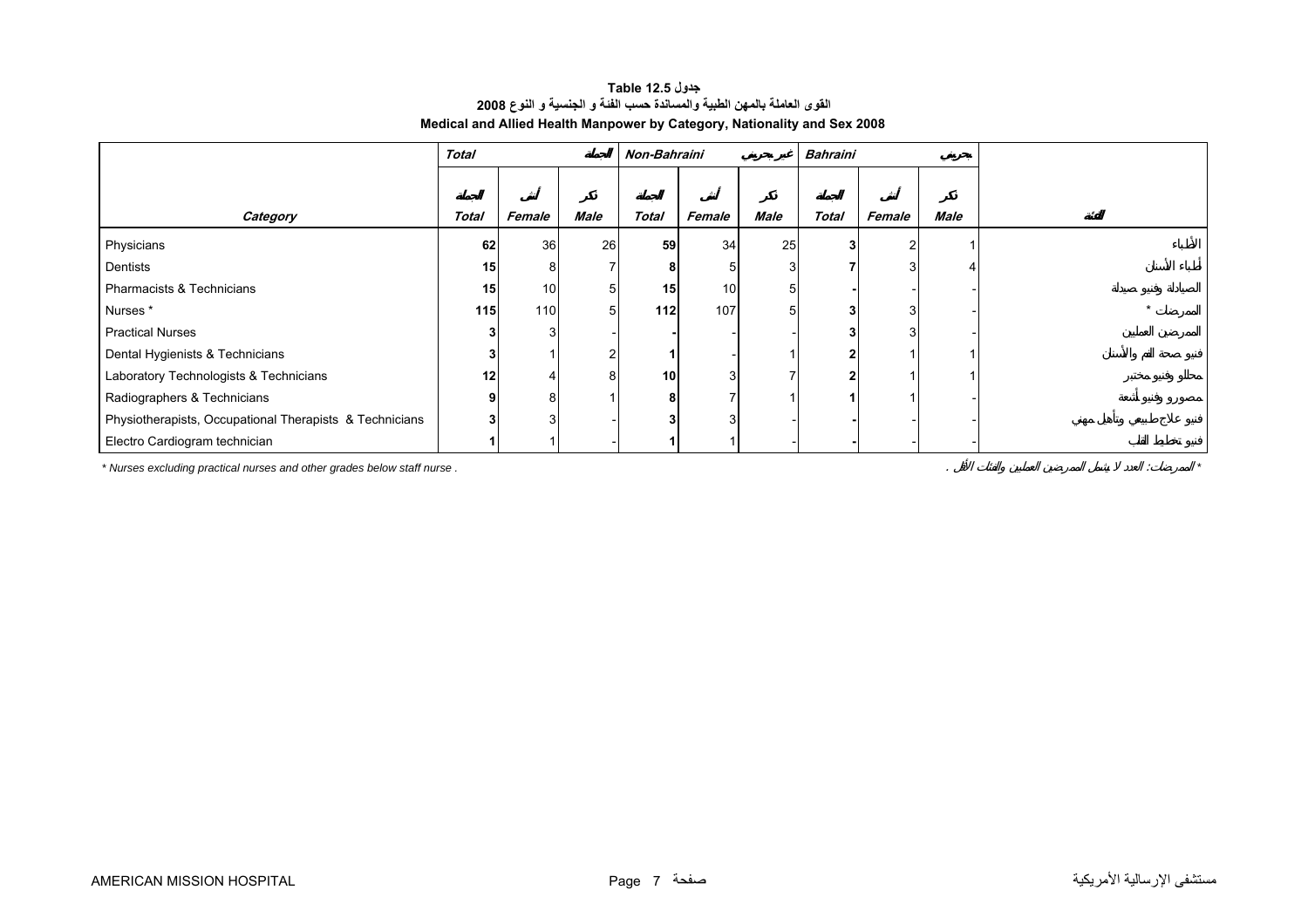**2008**

**Births by Nationality and Type of Delivery 2008** 

<span id="page-7-0"></span>

|                           |               |               |                   | <b>Live Births</b>   |                  |                         |               |          |
|---------------------------|---------------|---------------|-------------------|----------------------|------------------|-------------------------|---------------|----------|
| <b>Births</b>             |               |               |                   | <b>Premature</b>     | <b>Full Term</b> |                         |               |          |
|                           |               |               |                   |                      |                  |                         |               |          |
| Nationality / type        | <b>Total</b>  | <b>Still</b>  | <b>Total Live</b> | Congenital           | <b>Normal</b>    | <b>Congenital</b>       | <b>Normal</b> | $\prime$ |
| of delivery               | <b>Births</b> | <b>Births</b> | <b>Births</b>     | <b>Abnormalities</b> |                  | <b>Abnormalities</b>    |               |          |
| <b>Bahraini</b>           |               |               |                   |                      |                  |                         |               |          |
| Normal Delivery           |               |               |                   |                      |                  |                         |               |          |
| Vertex                    | 156           |               | 156               |                      | 7                |                         | 149           |          |
| <b>Breech</b>             |               |               |                   |                      |                  |                         |               |          |
|                           |               |               |                   |                      |                  |                         |               |          |
| <b>Assisted Delivery</b>  |               |               |                   |                      |                  |                         |               |          |
| Vacuum                    | 17            |               | 17                |                      |                  |                         | 16            |          |
| Forceps                   |               |               |                   |                      |                  |                         |               |          |
| Caesarian section         | 99            |               | 99                |                      |                  | $\overline{\mathbf{c}}$ | 90            |          |
|                           |               |               |                   |                      |                  |                         |               |          |
| <b>Total Bahraini</b>     | 272           |               | 272               |                      | 15               | 2                       | 255           |          |
| Non-Bahraini              |               |               |                   |                      |                  |                         |               |          |
| Normal Delivery           |               |               |                   |                      |                  |                         |               |          |
| Vertex                    | 186           | 1             | 185               |                      | 10               |                         | 175           |          |
|                           |               |               |                   |                      |                  |                         |               |          |
| <b>Breech</b>             |               |               |                   |                      |                  |                         |               |          |
| <b>Assisted Delivery</b>  |               |               |                   |                      |                  |                         |               |          |
| Vacuum                    | 25            |               | 25                |                      |                  |                         | 24            |          |
| Forceps                   |               |               |                   |                      |                  |                         |               |          |
| Caesarian section         | 161           |               | 161               |                      | 14               | 1                       | 146           |          |
|                           |               |               |                   |                      |                  |                         |               |          |
| <b>Total Non-Bahraini</b> | 372           | 1             | 371               |                      | 25               | 1                       | 345           |          |
| <b>Grand Total</b>        | 644           | 1             | 643               |                      | 40               | $\mathbf{3}$            | 600           |          |

*Note: Births include one case on route to hospital.* . :

مستشفى الإرسالية الأمريكية صفحة 8 Page HOSPITAL MISSION AMERICAN

 $\mathcal{L}^{\mathcal{L}}$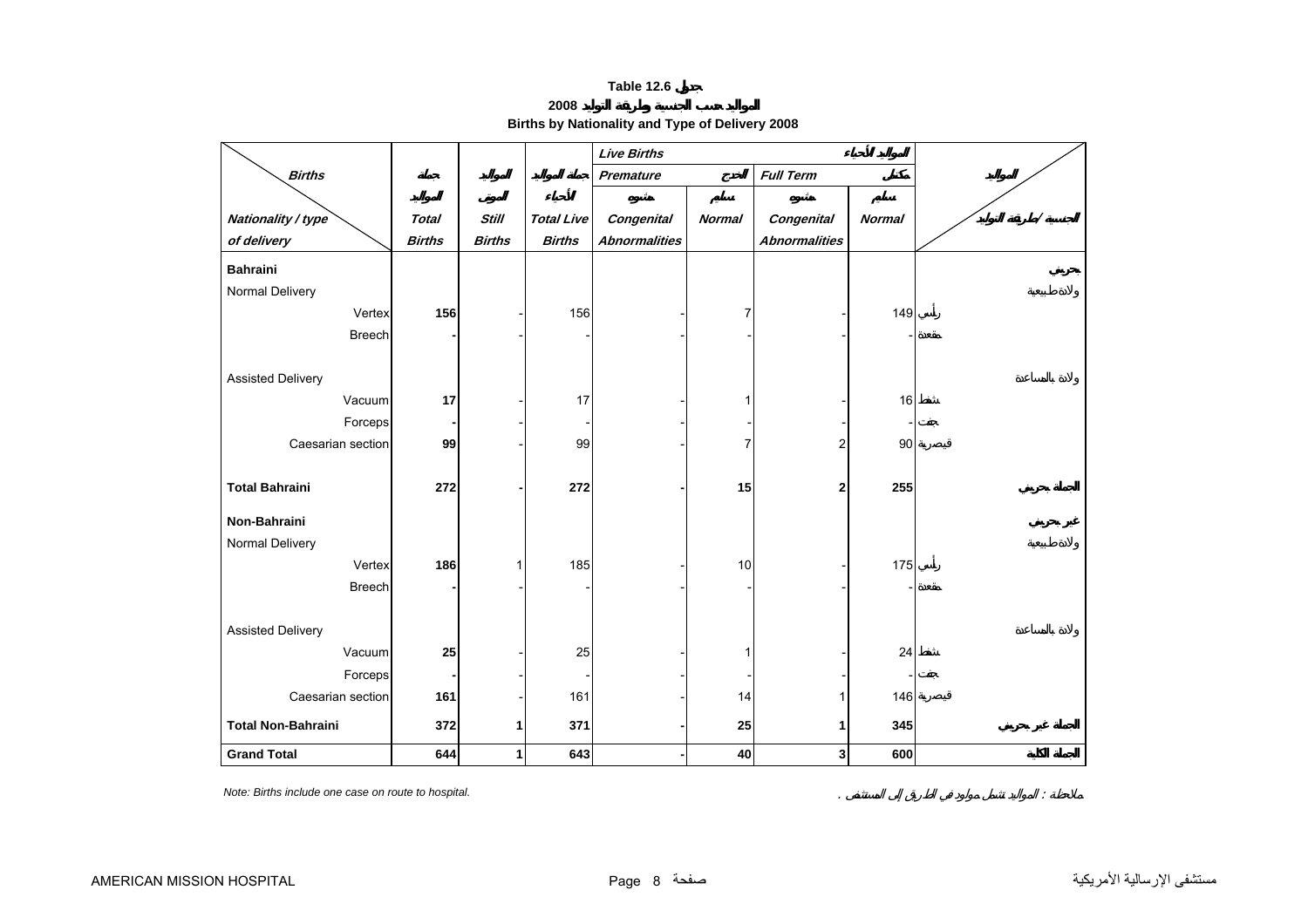# **2008**

# **Major and Minor Operations by Department 2008**

<span id="page-8-0"></span>

|                        | Procedure Type |                |       |  |
|------------------------|----------------|----------------|-------|--|
|                        |                |                |       |  |
|                        |                |                |       |  |
| <b>Department</b>      | <b>Total</b>   | <b>Minor</b>   | Major |  |
| General Surgery        | 1,465          | 1,353          | 112   |  |
| Orthopedics & Fracture | 77             | 41             | 36    |  |
| Plastic Surgery        | 14             | 5              | 9     |  |
| <b>Paediatrics</b>     |                |                |       |  |
| Ear, Nose & Throat     | 180            | 32             | 148   |  |
| Opthalmology           | 25             | 9              | 16    |  |
| Gynecology             | 398            | 290            | 108   |  |
| Obstetrics             | 258            | 4              | 254   |  |
| Dental                 | 34             | $\overline{2}$ | 32    |  |
| Endoscopies            | 88             | 88             |       |  |
| <b>Others</b>          | 5              | 5              |       |  |
| <b>Total</b>           | 2,544          | 1,829          | 715   |  |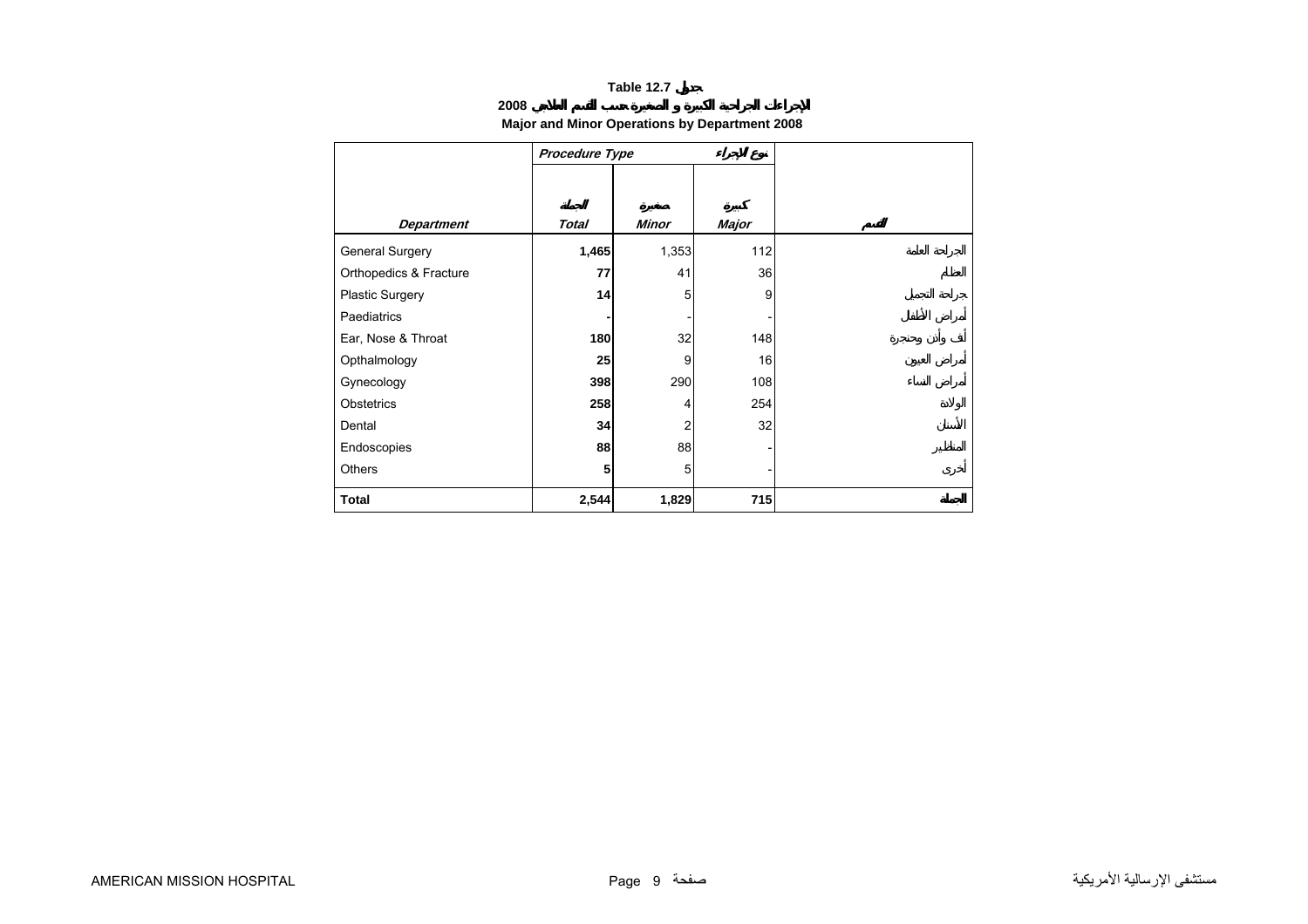| جدول Table 12.8                                                                |
|--------------------------------------------------------------------------------|
| أيام المراضة قبل وبعد الإجراء الجراحي حسب القسم العلاجي عند الخروج 2004 - 2008 |
| Pre and Post Operation Days by Discharged Department 2004 - 2008               |

<span id="page-9-0"></span>

| <b>Department</b>       | 2008  | 2007  | 2006 | 2005 | 2004 | القسم |
|-------------------------|-------|-------|------|------|------|-------|
| Medical                 |       |       | 201  | 276  | 578  |       |
| Surgery                 | 589   | 529   | 359  | 436  | 136  |       |
| Opthalmology            | 50    | 23    | 3    |      | 20   |       |
| Ear, Nose & Throat      | 360   | 288   | 176  | 221  | 138  |       |
| Dental                  | 68    | 66    | 25   | 35   |      |       |
| Paediatrics             |       | 276   | 325  | 300  | 195  |       |
| Orthopedics & Fracture  | 154   | 129   | 116  | 63   |      |       |
| Plastic Surgery & Burns | 28    | 23    | 24   | 18   |      |       |
| Obstetrics/Gynecology   | 1,312 | 1,614 | 910  | 939  | 757  |       |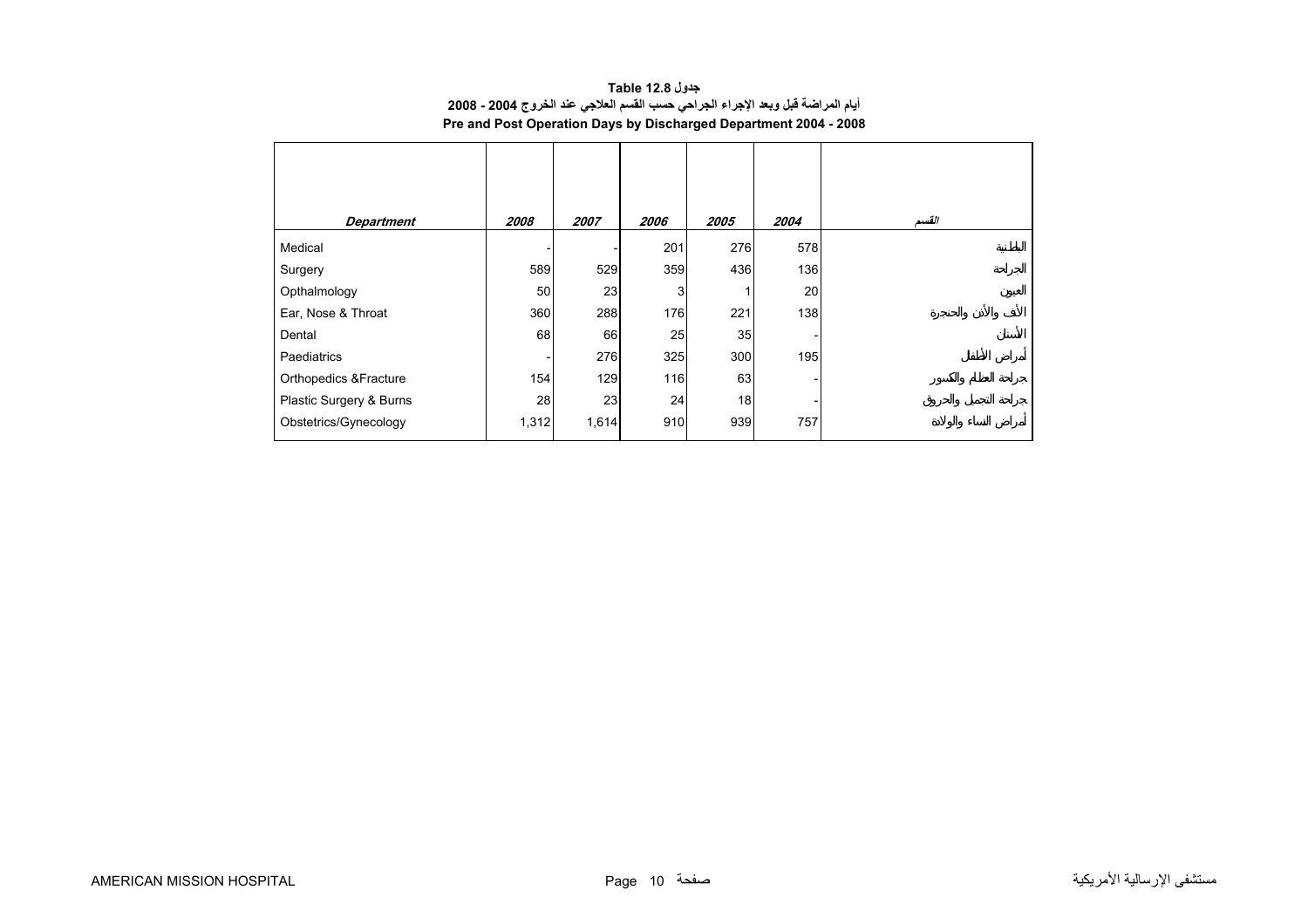**2008**

| Dental Treatment by Type of Treatment, Nationality and Sex 2008 |  |
|-----------------------------------------------------------------|--|

<span id="page-10-0"></span>

|                          | <b>Total</b> |        |             | Non-Bahraini |        |        | <b>Bahraini</b> |        |       |  |
|--------------------------|--------------|--------|-------------|--------------|--------|--------|-----------------|--------|-------|--|
|                          |              |        |             |              |        |        |                 |        |       |  |
|                          |              |        |             |              |        |        |                 |        |       |  |
| <b>Type of Treatment</b> | Total        | Female | <b>Male</b> | <b>Total</b> | Female | Male   | <b>Total</b>    | Female | Male  |  |
| General treatment        | 24,259       | 11,980 | 12,279      | 15,386       | 7,275  | 8,111  | 8,873           | 4,705  | 4,168 |  |
| Gum treatment            | 8,004        | 3,969  | 4,035       | 4,824        | 2,326  | 2,498  | 3,180           | 1,643  | 1,537 |  |
| Nerve                    | 2,397        | 1,237  | 1,160       | 1,447        | 747    | 700    | 950             | 490    | 460   |  |
| Surgical treatment       | 981          | 494    | 487         | 565          | 284    | 281    | 416             | 210    | 206   |  |
| Filling                  | 8,875        | 4,441  | 4,434       | 5,498        | 2,648  | 2,850  | 3,377           | 1,793  | 1,584 |  |
| Extraction               | 1,960        | 1,010  | 950         | 1,254        | 602    | 652    | 706             | 408    | 298   |  |
| Denture                  | 320          | 146    | 174         | 256          | 110    | 146    | 64              | 36     | 28    |  |
| Orthodontics             | 1,198        | 736    | 462         | 934          | 512    | 422    | 264             | 224    | 40    |  |
| <b>Total</b>             | 47,994       | 24,013 | 23,981      | 30,164       | 14,504 | 15,660 | 17,830          | 9,509  | 8,321 |  |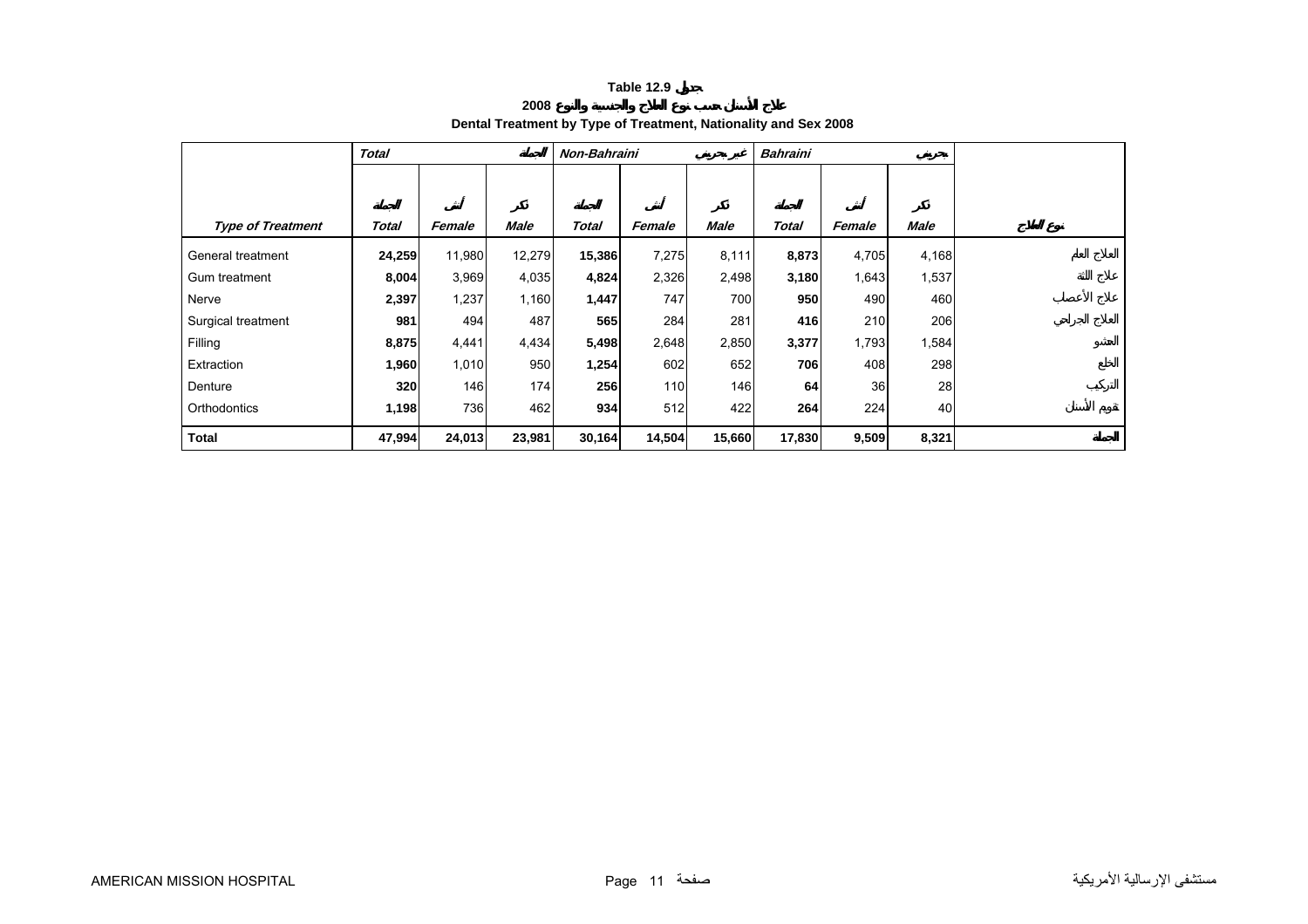**2008**

**Immunization by Type of Vaccine, Age Groups and Nationality 2008** 

<span id="page-11-0"></span>

| <b>Total</b> |                 |                 | $2 - 5$ years |                |                   | $1 - 2$ years  |      |                         | Below 1 year |                   |     |                                   |
|--------------|-----------------|-----------------|---------------|----------------|-------------------|----------------|------|-------------------------|--------------|-------------------|-----|-----------------------------------|
|              |                 |                 |               |                |                   |                |      |                         |              |                   |     |                                   |
| <b>Total</b> | Non-            |                 | <b>Total</b>  | Non-           |                   | <b>Total</b>   | Non- |                         | <b>Total</b> | Non-              |     | Type of vaccine                   |
|              | <b>Bahraini</b> | <b>Bahraini</b> |               |                | Bahraini Bahraini |                |      | Bahraini Bahraini       |              | Bahraini Bahraini |     |                                   |
|              |                 |                 |               |                |                   |                |      |                         |              |                   |     |                                   |
|              |                 |                 |               |                |                   |                |      |                         |              |                   |     | 1()<br><b>Hepatitis B/DPT/HIB</b> |
|              |                 |                 |               |                |                   |                |      |                         |              |                   |     | ( )                               |
| 1,351        | 1,034           | 317             | 38            | 37             |                   | 16             | 12   | 4                       | 1,297        | 985               | 312 | Dose 1                            |
| 1,297        | 982             | 315             | 32            | 32             |                   | 9              | 6    | 3                       | 1,256        | 944               | 312 | Dose 2                            |
| 1,440        | 1,139           | 301             | 28            | 25             | 3                 | 16             | 11   | 5                       | 1,396        | 1103              | 293 | Dose 3                            |
| 1,311        | 1,054           | 257             | 135           | 125            | 10                | 1,176          | 929  | 247                     | N/A          | N/A               | N/A | Booster 1 dose                    |
| 214          | 183             | 31              | 214           | 183            | 31                | N/A            | N/A  | N/A                     | N/A          | N/A               | N/A | Booster 2 dose                    |
|              |                 |                 |               |                |                   |                |      |                         |              |                   |     |                                   |
|              |                 |                 |               |                |                   |                |      |                         |              |                   |     | <b>Poliomyelitis</b>              |
| 443          | 335             | 108             | 3             |                | 3                 | $\overline{2}$ |      |                         | 438          | 334               | 104 | Dose 1                            |
| 432          | 323             | 109             | 2             | $\overline{2}$ |                   |                |      |                         | 429          | 321               | 108 | Dose 2                            |
| 456          | 352             | 104             | 1             |                |                   | 3              |      | $\overline{\mathbf{c}}$ | 452          | 351               | 101 | Dose 3                            |
| 437          | 349             | 88              | 41            | 33             | 8                 | 396            | 316  | 80                      | N/A          | N/A               | N/A | Booster 1 dose                    |
| 239          | 199             | 40              | 239           | 199            | 40                | N/A            | N/A  | N/A                     | N/A          | N/A               | N/A | Booster 2 dose                    |
|              |                 |                 |               |                |                   |                |      |                         |              |                   |     |                                   |
|              |                 |                 |               |                |                   |                |      |                         |              |                   |     | Mumps, Measles, Rubella           |
| 530          | 412             | 118             | 40            | 29             | 11                | 490            | 383  | 107                     |              |                   |     | Dose 1                            |
| 317          | 264             | 53              | 317           | 264            | 53                | N/A            | N/A  | N/A                     | N/A          | N/A               | N/A | Dose 2                            |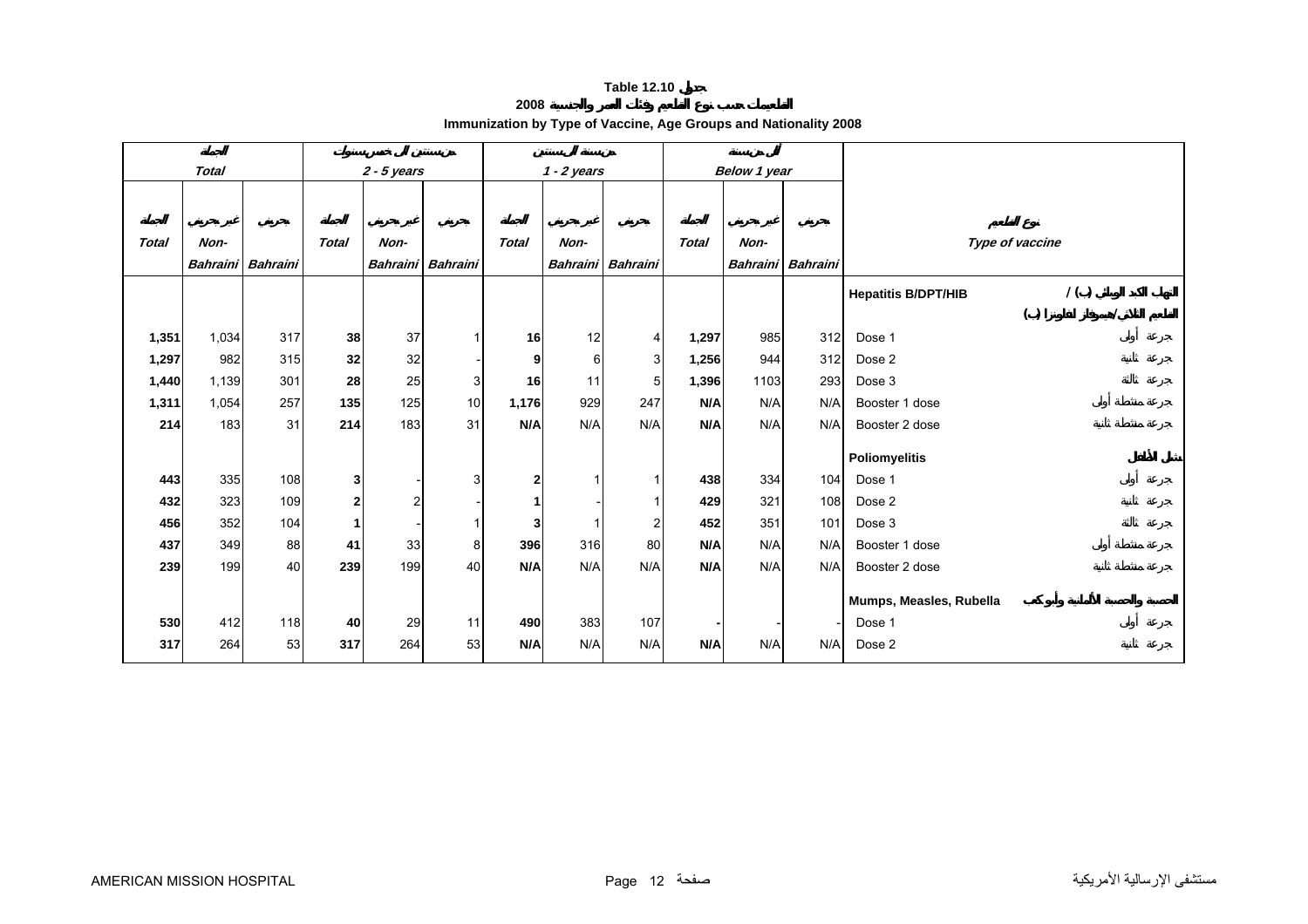**2008 - 2004**

# **Laboratory Tests by Type of Test 2004 - 2008**

<span id="page-12-0"></span>

| <b>Type of Test</b>         | 2008    | 2007    | <i><b>2006</b></i> | <i><b>2005</b></i> | 2004      |
|-----------------------------|---------|---------|--------------------|--------------------|-----------|
| Clinical chemistry of blood | 97,186  | 80,178  | 84,342             | 75,495             | 66,888    |
| Microbiology                | 12,437  | 11,746  | 10,621             | 9,849              | 9,780     |
| Serology & immunology       | 28,394  | 23,056  | 20,450             | 19,634             | 18,685    |
| Mycology & parasitology     | 13,181  | 10.744  | 8,960              | 8,233              | 7,268     |
| Haematology                 | 119,603 | 105,688 | 83,055             | 76,456             | 74,927    |
| Histo/Cytopathology         | 2,521   | 1,074   | <b>NAI</b>         | <b>NA</b>          | <b>NA</b> |
| Other laboratories tests    | 3,535   | 4,295   | 3,654              | 3,848              | 3,149     |
| <b>Total</b>                | 276,857 | 236,781 | 211,082            | 193,515            | 180,697   |

## **إجراءات الأشعة حسب نوع الإجراء 2004 - 2008 Radiology Procedures by Type of Procedure 2004 - 2008 جدول 12.12 Table**

| <b>Type of Procedure</b>                                       | 2008          | 2007          | <i><b>2006</b></i> | 2005          | 2004          |
|----------------------------------------------------------------|---------------|---------------|--------------------|---------------|---------------|
| Plain & general radiography<br>Radiography with contrast media | 17,874<br>129 | 17,019<br>119 | 13,949<br>106      | 13,733<br>197 | 13,319<br>214 |
| <b>Total</b>                                                   | 18,003        | 17,138        | 14,055             | 13,930        | 13,533        |